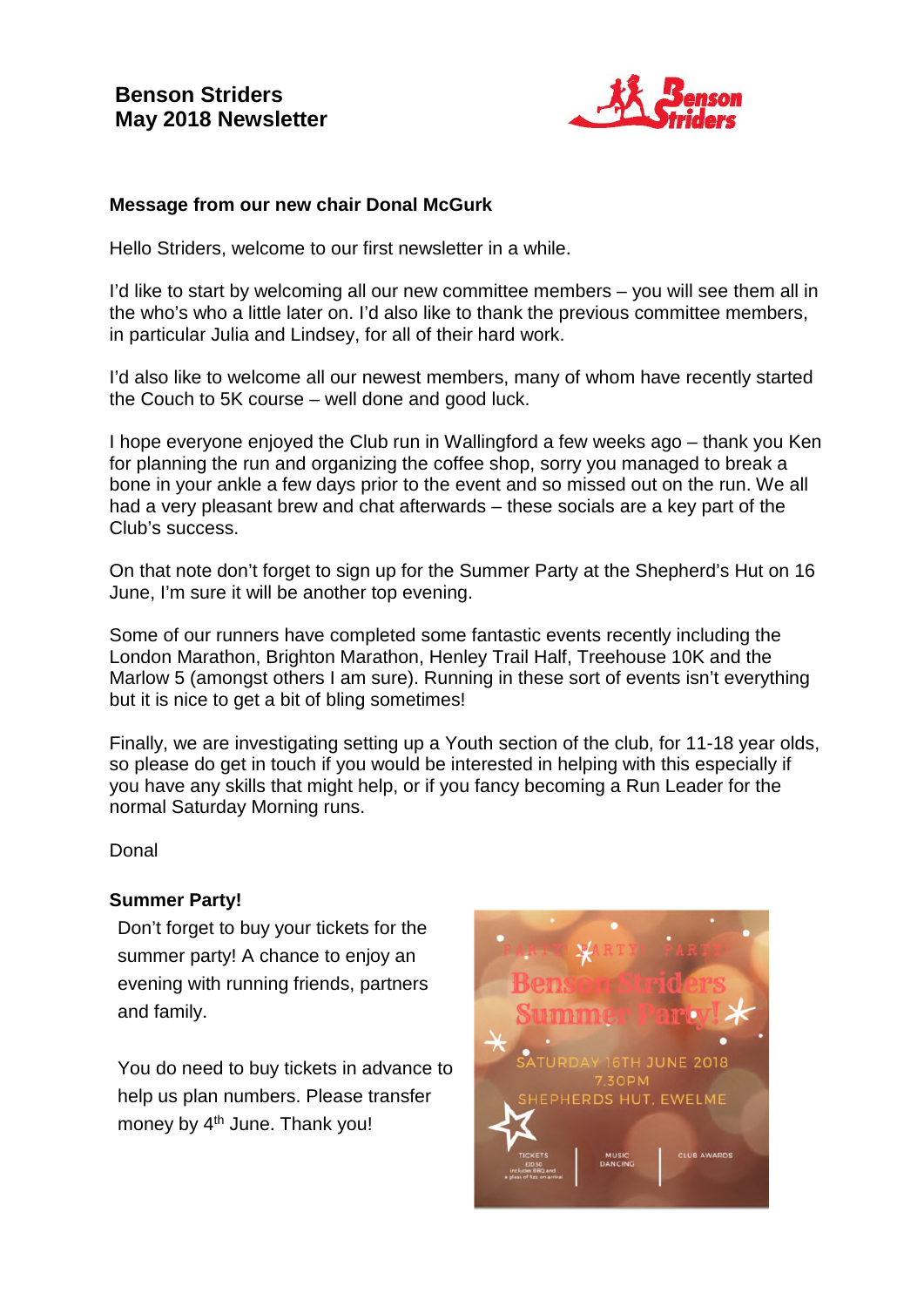**Friendly reminder** 



Please remember your ID tag and to have it scanned when you arrive for Saturday mornings and Wednesday evening running club. If you arrive late please remember you need to see Ken, Simon or Dee to be registered / ID scanned. As the club grows we need to keep tabs on members who turn up for our insurance.

**Chiltern Chase (Sunday 3rd June) club ballot places:** Congratulations to Sara Rafferty, Neil Pocock and Emma Hagues. Good luck with the training! We hope that there will be lots of Benson Striders support and fellow members running with you on the day. And for everyone else don't forget to sign up, it's Benson Striders' local run and we are always there in large numbers. http://www.chilternchase.org.uk/



# **Couch to 5k**

We are delighted to welcome our new group of Couch to 5k runners to the club, and wish them all the very best for their 9 weeks or so of training and we look forward to you running with the club soon. Perhaps even finish it off with a local 5k event and medal.

For example Marlow Twighlight 5k on Saturday  $28<sup>th</sup>$  July – a twighlight evening run along the river at Marlow – sounds lovely!

https://www.letsdothis.com/e/marlow-classic-twilight-run-5-10km-82063

# **Coaching** (Emma Hagues)

Wednesday running is now at Ewelme for the summer evenings, why not come and join in the fun. We promise you'll feel great! (Photo Anna Malkin Wednesday evening 9 May).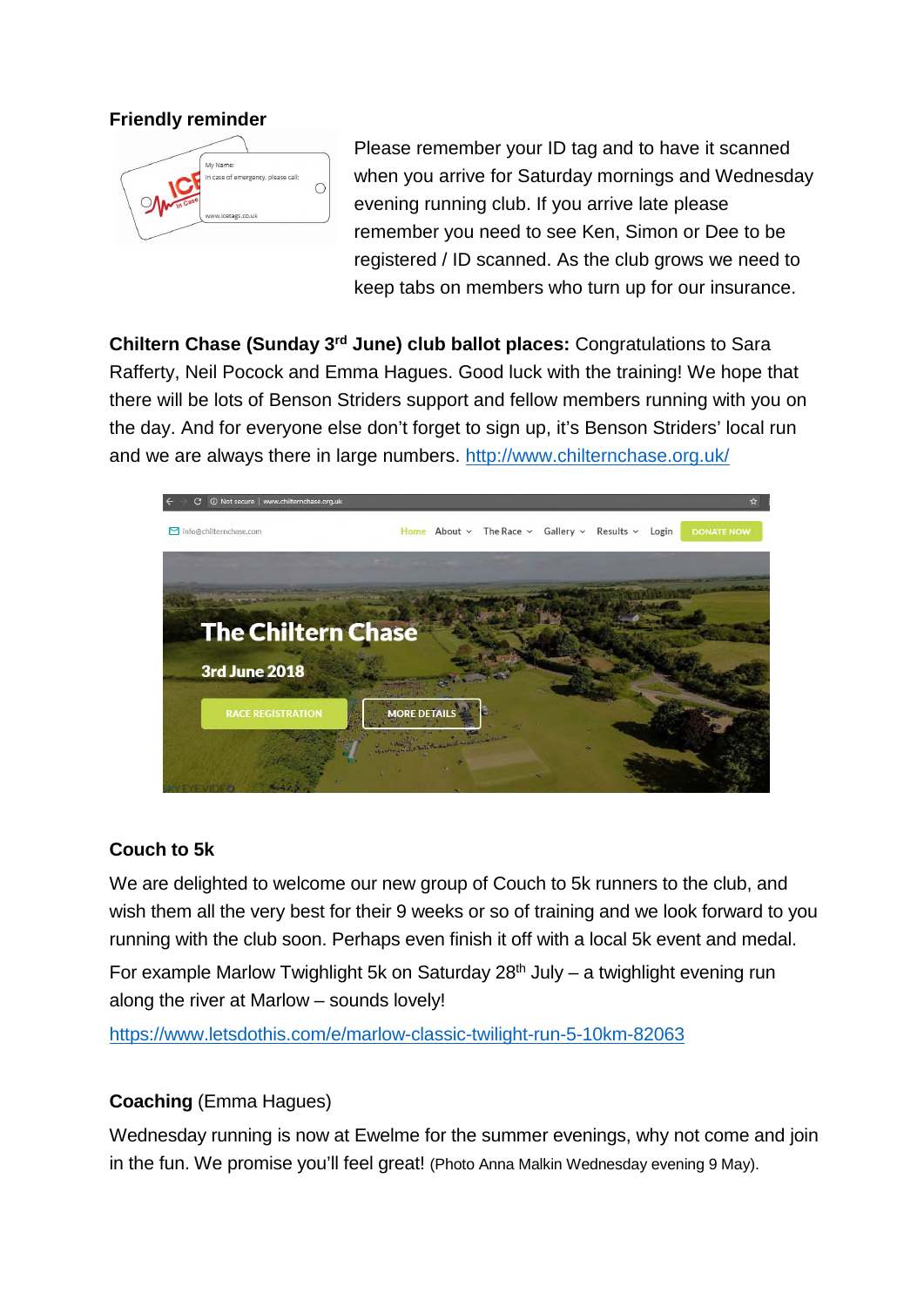

#### **New Website** (Alice Jones-Evan)

Check out our lovely new website at www.bensonstriders.com

Please keep visiting – the more clicks it gets to sooner we can get it up on the first page of Google!

Members need to register to access the Striders Pages (Alice is usually super fast at approving your registration).

Please get in touch if you have suggestions of things that you would like to see on the website or if you have any good photos! Also let us know if anything is incorrect! Thank you!

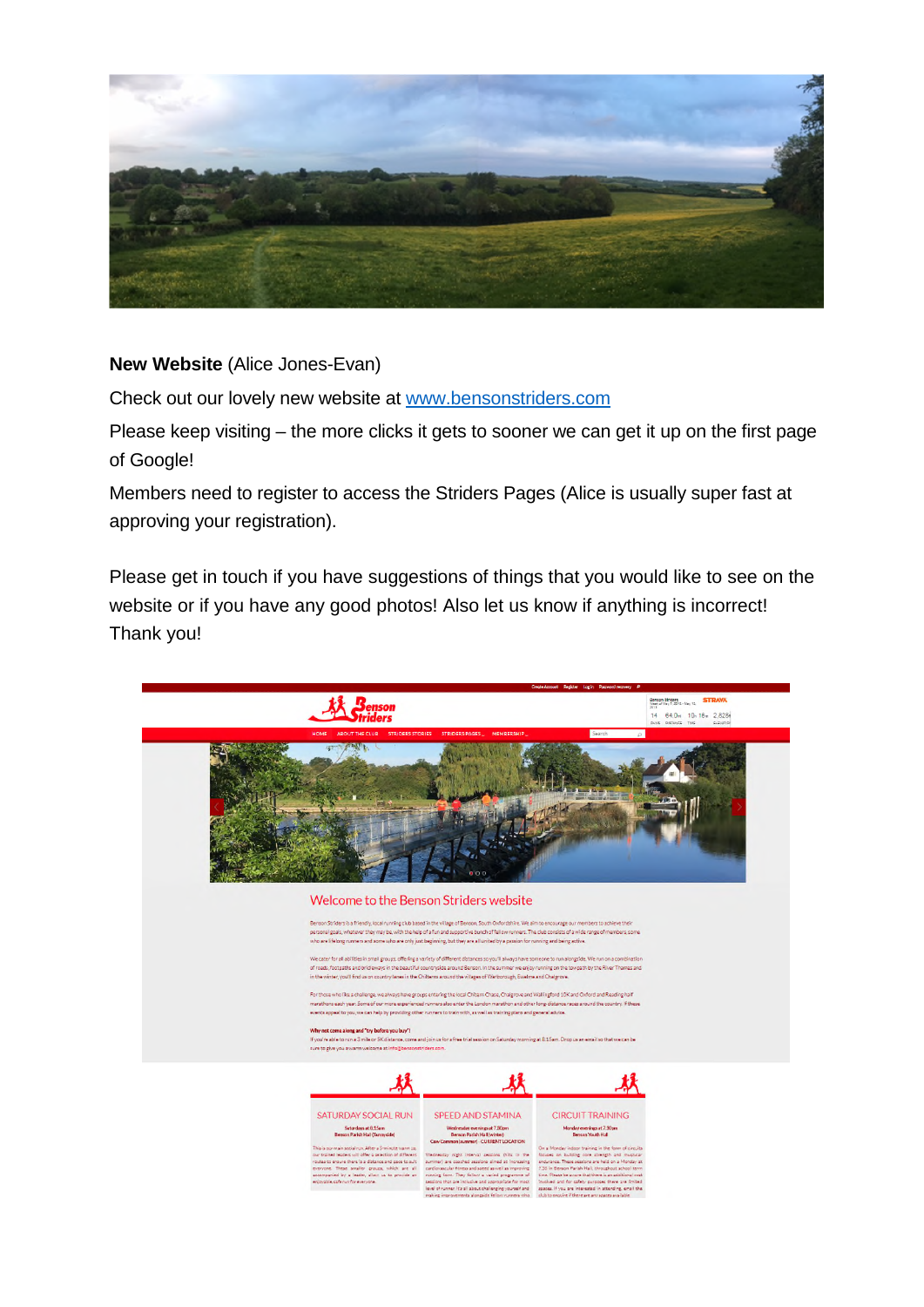

You'll see on the new website a feed from Strava. This is a running/cycling/sporting app that records your exercise. We've set up a Closed Group for Benson Striders. Have fun checking out your running stats and progress as well as fellow members within the club and get involved in other personal challenges. See where others are running, get motivated to get out running. The leader board is constantly changing!

#### **Membership** (Simon Jarvis)

A final reminder that if you haven't paid up (due 1<sup>st</sup> April), you are not insured to run with the club and we will have to turn you away. You have been warned!

As at 10<sup>th</sup> May we had 72 members paid up, with more to pay. New members - Please remember to complete a membership form as well as paying subs. Membership form here: https://goo.gl/hHLxPd

GDPR - we will shortly be sending out a questionnaire for you to re-consent to us collecting some basic data about you - email address, date of birth, photographic permission etc. This allows us to collate membership & attendance data so we can do things like apply for grants & funding.

Now we have our bar codes up and running we can share some fun stats with you – please remember to bring your barcode for scanning.

Over a total of 22 Saturdays from 26 Aug '17 to 20 Jan '18 a total of 408 runs were recorded by 55 members.

71% of our members are female, although only 60% ran during this time.

 $68$  = average monthly number of runs 20 = average weekly member attendance

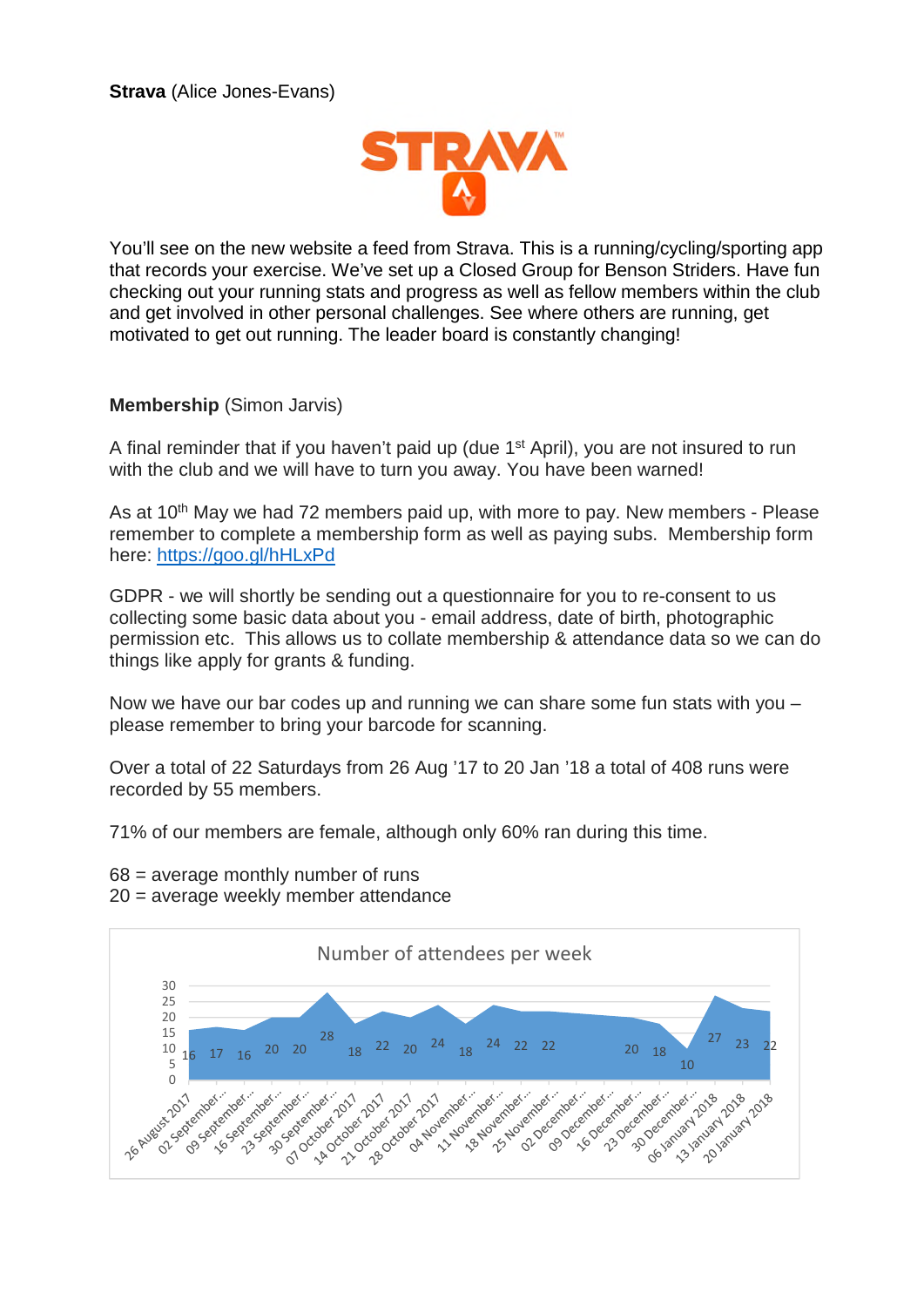### **Fundraising/Grants**

We were delighted that our application to SODC Councillor Grants was successful. The club have been awarded £500 to go towards building a new website and to pay for training for two new jog leaders. Well done to Julia for preparing a fairly complicated application form!

#### **Club kit** (Ken Swan)

We have a range of merchandise available for purchase:

Vest tops - £19.99 (in stock) Women's - 34", 36" & 38" Men's - 38", 40" & 42"

Caps - £7.95 (need to be ordered)

Water bottles - £3.50 (in stock)

Long sleeved tops ( need to be ordered) Men's - £25 Women's - £27

If you are interested in any of these items, please email Ken. Payment should be made in the usual way with reference of your name and item you are interested in.

#### **Welfare** (Anna Keith)

Did you know another way of calling for help in an emergency? If you have an iPhone and press the lock button 5 times in a row it will come up with this screen. Then swipe the SOS Emergency button and it will automatically send an alert to the nearest Police Station with your exact GPS location and help should arrive.

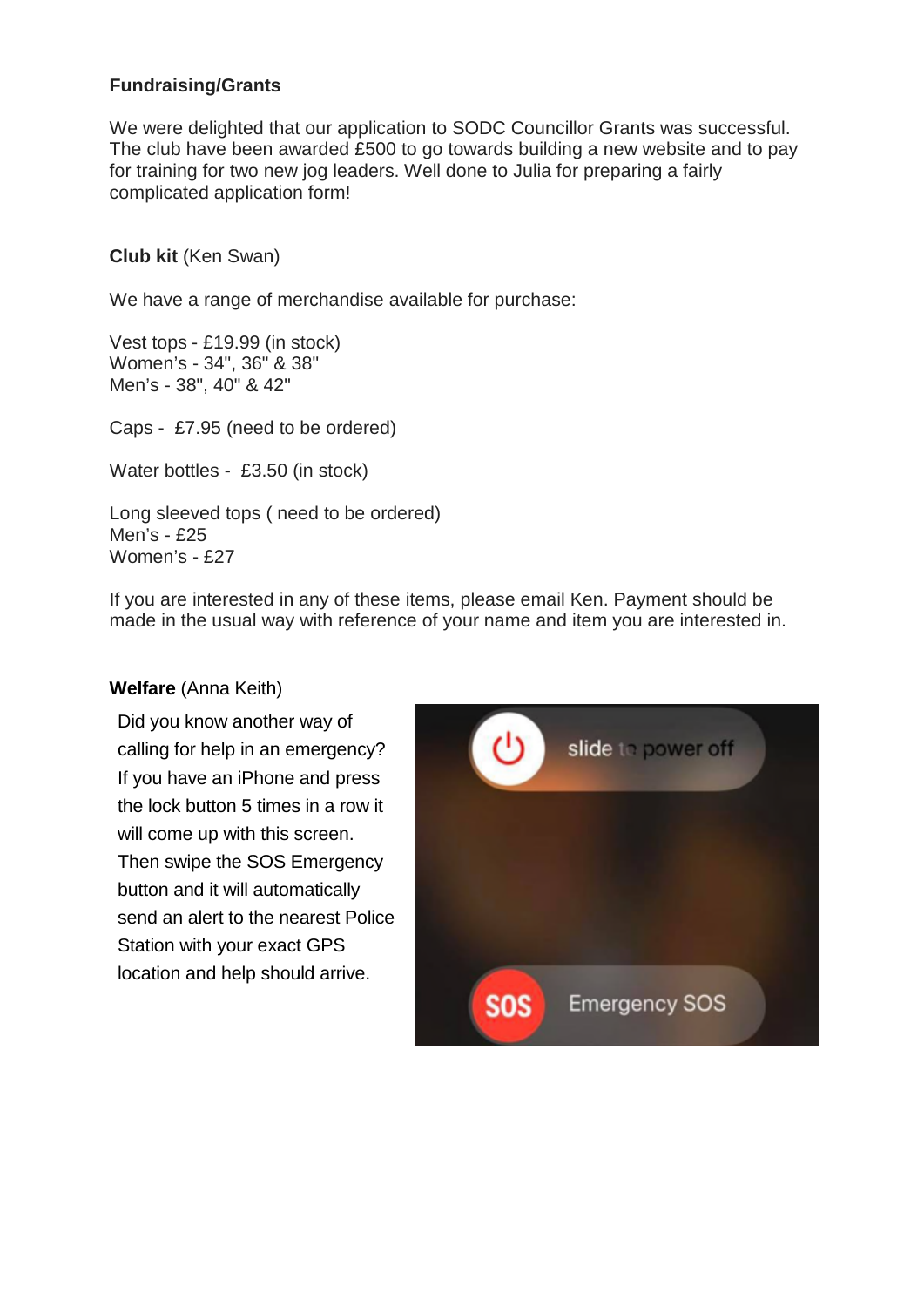# **Club Runs** (Anna Malkin)

Do you have a great café and running routes near you? Why not host a club run? We love our away fixtures and try to find one every couple of months. We are planning our next away fixture at Abingdon parkrun in time for when our lovely Couch to 5k members complete their course, and help them celebrate their success by all doing the same run and having a coffee after. This will probably be one of the last two Saturdays in July. If you would like to host a club run send me an email to aamalkin@outlook.com.

# **Dates for your diary**

**Club Party:** Saturday 16th June at the Shepherds Hut **Club Run:** 21 July Abingdon park run **Club Run:** provisionally 29 September **Club Run:** provisionally 24 November

# **Reminder**

Please could you remember when sending payments to our bank, that you clearly reference the payment. We use the bank account for membership, parties, kit, and other things, it's really hard for Clare our Treasurer to work out who has paid for what. This is why we differentiate the price of things, e.g. membership £20, couch to 5k £19.99, party £20.50. It's also very confusing when you pay in your maiden name that doesn't match the membership forms we've had submitted. Please help us make Clare's life easier! Thank you.

# **Club Contacts - Who's Who:**

# **Committee – elected roles**

Donal McGurk (Chairman) Dee Bryson (Vice-Chair) Jennie Hempleman (Secretary: meeting agendas, minutes, constitution, insurances, affiliations) Clare Read (Treasurer: banking, accounts) Anna Keith (Welfare: safety, risk assessments, accident forms log) Emma Hagues (Head Coach)

#### **Committee – non-elected roles**

Simon Jarvis (Membership, ID Tags) Anna Keith (Rota) Anna Keith & Jennie Hempleman (Social Secretaries) Ken Swan: (Kit) Alice Jones-Evans (Web and Press / run report write up / profiles) Anna Malkin: social media (facebook mostly), club runs